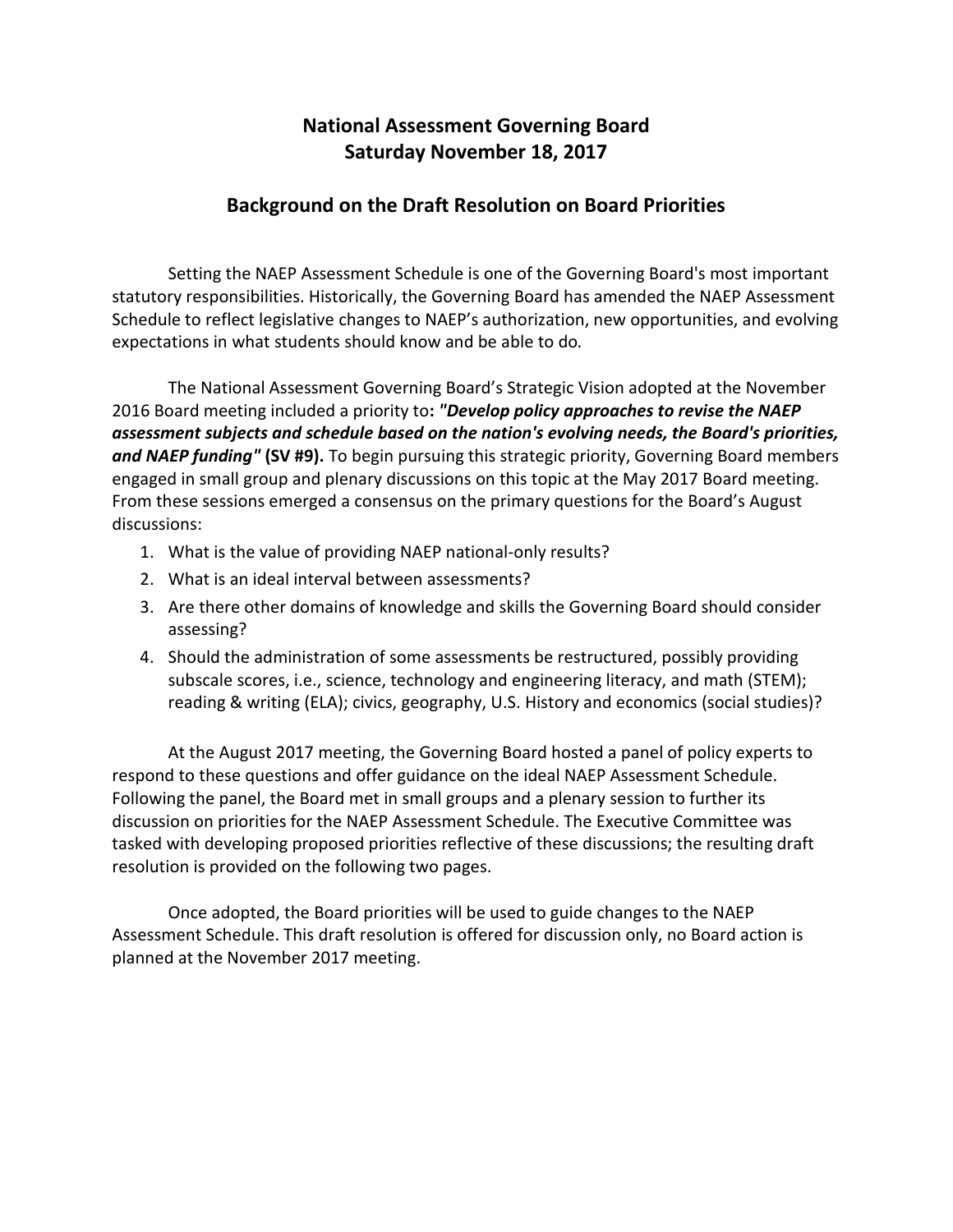## **National Assessment Governing Board Priorities Draft Resolution**

**Whereas**, The Nation's Report Card—also known as the National Assessment of Educational Progress (NAEP)—is mandated by Congress to conduct a national assessment and report data on student academic achievement and trends in public and private elementary schools and secondary schools (P.L. 107-279);

**Whereas**, the NAEP Authorization Act requires that NAEP be administered in public and private schools in reading and mathematics at least every 2 years in grades 4 and 8, and every 4 years in grade 12;

**Whereas**, the NAEP Authorization Act specifies that beyond the requirements listed above, to the extent time and resources allow, NAEP shall continue to conduct the Long-Term Trend assessment in reading and mathematics for ages 9, 13, and 17 and assess and report achievement trends in other subjects in grades 4, 8, and 12;

**Whereas**, the Every Student Succeeds Act mandates that states participate in the biennial reading and mathematics NAEP assessments in grades 4 and 8;

**Whereas,** Congress supported the establishment and expansion of the NAEP Trial Urban District Assessment (TUDA) to provide NAEP results for select large urban districts;

**Whereas,** NAEP provides national, state, and local policymakers and practitioners with consistent, external, independent measures of student achievement through which results across education systems can be compared at points in time and over time;

**Whereas,** the National Assessment Governing Board and the National Center of Education Statistics (NCES) continuously work to enhance NAEP's form (e.g. transitioning to digital-based assessments) and content (e.g. the Technology and Engineering Literacy assessment) to best reflect the modern expectations of what students know and can do;

**Whereas**, Congress authorized the National Assessment Governing Board to determine the NAEP subjects to be assessed;

**Whereas**, it is the National Assessment Governing Board's policy, in consultation with NCES, to periodically establish a dependable, publicly announced NAEP Schedule of Assessments spanning at least ten years, and specifying the subjects, grades, ages, assessment years, sampling levels (e.g., national, state, TUDA), and introduction of new frameworks for each assessment;

**Whereas**, on November 18, 2016 the National Assessment Governing Board unanimously adopted its Strategic Vision which included a priority to *"Develop policy approaches to revise the NAEP assessment subjects and schedule based on the nation's evolving needs, the Board priorities, and NAEP funding"*;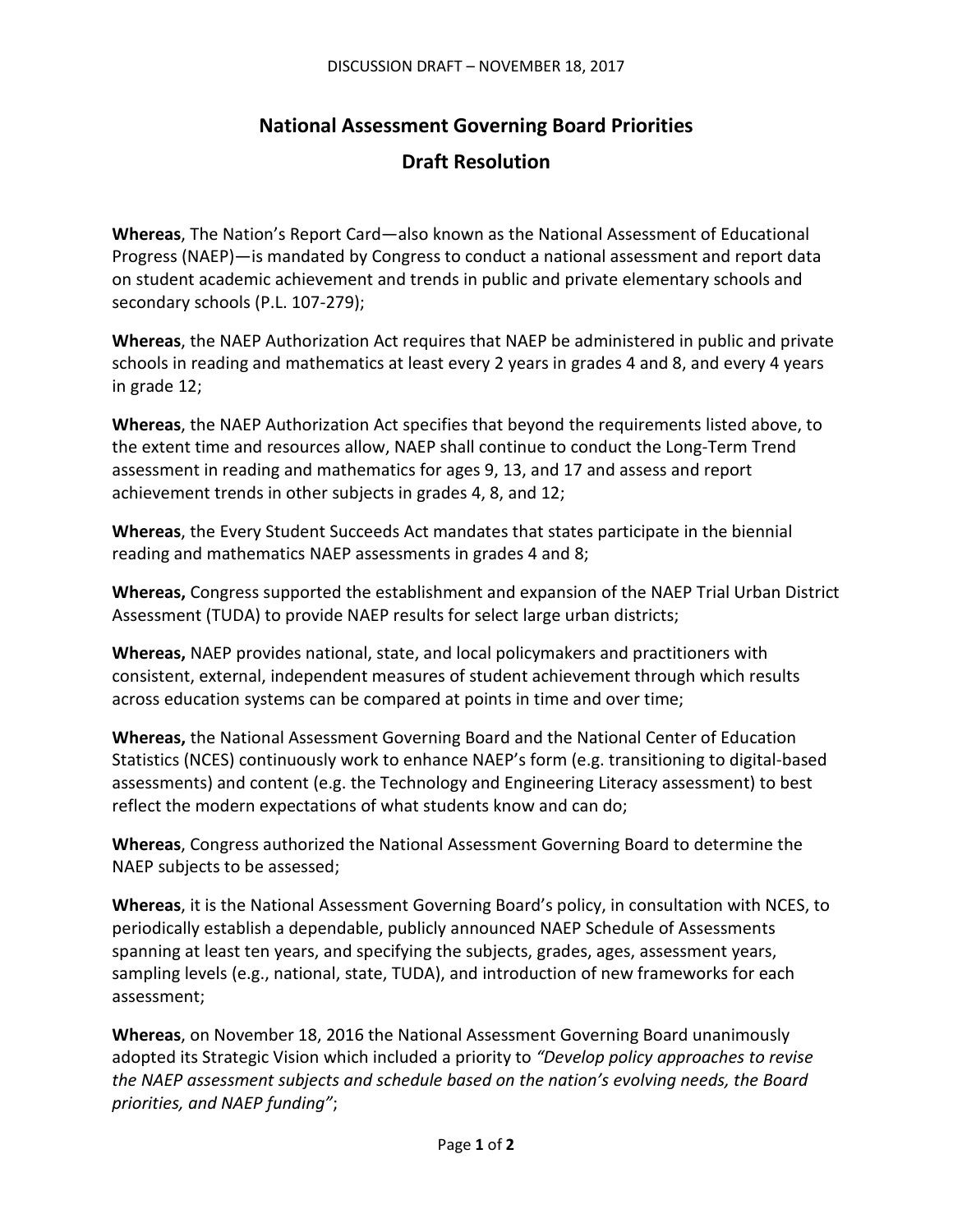**Therefore**, as the National Assessment Governing Board anticipates extending the NAEP Schedule of Assessments into the future, it will uphold all of the aforementioned requirements and make decisions informed by each of the following priorities:

- **Comparability**  enabling actionable comparisons by including more state and Trial Urban District Assessments;
- **Frequency** ensuring that subject assessments beyond reading and mathematics are conducted at least every 4 years to provide additional monitors of student academic progress at regular intervals; and
- **Efficiency** maintaining a breadth of subjects on the schedule, but considering combinations of related subjects, while to the degree possible maintaining student achievement trend results in order to report progress over time;

**Furthermore,** the National Assessment Governing Board recognizes that any change to the NAEP Schedule of Assessments requires consideration of the fiscal, technical, and operational implications.